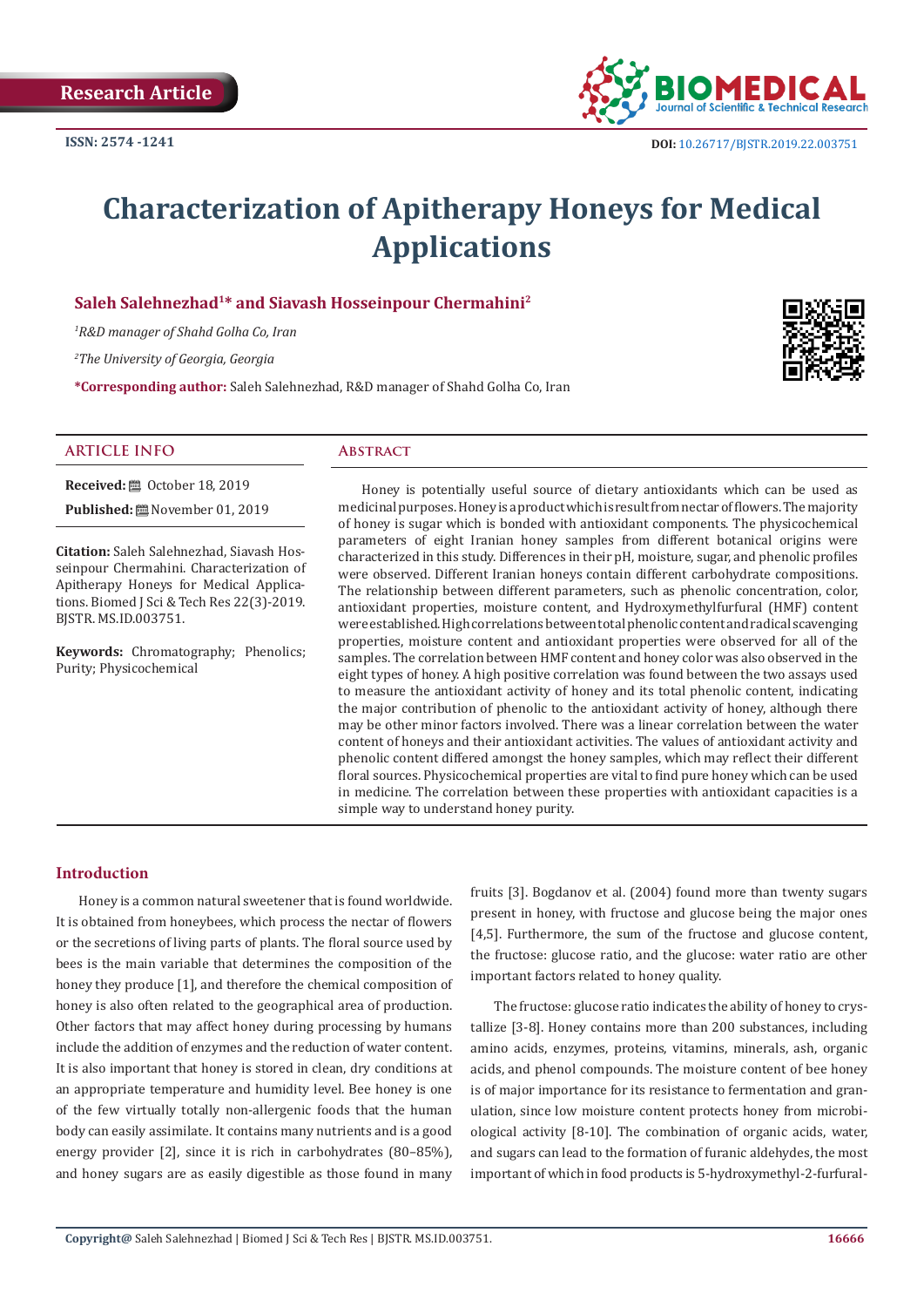dehyde (HMF) [11]. Furanic aldehydes are usually formed via one of two pathways: the Maillard reaction [12],or the dehydration of hexoses catalyzed by acid [13]. The concentration of HMF in food is related to its quality and freshness, being virtually absent in fresh and untreated food, with increasing concentrations occurring as a result of thermal treatment and longer storage times [11]. Other parameters linked to honey freshness or quality include its colour and its diastase index [12-14]. Therefore, understanding the chemical and physical characteristics of honey is necessary in order to evaluate the quality of the sweetener or to detect the presence of adulterants. It is important to understand the physicochemical properties of honey if its quality is to be determined [15], which is what the work reported here sets out to do.

# **Materials & Methods**

# **Preparation of Honey Samples**

In this study eight honey samples, from different seasons, were initially harvested from the northeast region of Iran. If any foreign matter, such as wax, sticks, bees, or particles of comb were present in the honey it was heated to 40˚C in a water-bath then strained through cheesecloth before sampling. If the samples were free from granulation, they were mixed thoroughly by stirring or shaking; if they were granulated, they were placed in closed containers in a water-bath and heated for 30 minutes at 60˚C until the granules melted. The temperature was increased to 65˚C if necessary. Occasional shaking was required during the heating process. A Gallenkamp model IH-1 50 incubators were used to control the incubation conditions. The temperature of the incubator was electronically controlled and verified against a calibrated thermometer. The eight samples were taken to represent the best honey available from one region. They were subsequently analysed to determine their sugar content, using standards accepted by both the Iranian and Malaysian standardization departments, and following the Codex Alimentarius standards.

#### **Analysis Methods**

The pH of the honey was measured using a pH meter (Accumet® 950 pH/ion Meter).The protocol used to measure moisture content for this study was based on the refractometric method of Bogdanov [16].The method used to analyse the Hydroxymethylfurfural (HMF) content was based on the original work [17]. The HMF content, expressed in mg/kg of sample, was calculated using the following formula:

$$
(A_{284} - A_{336}) \times 149.7 \times 5 \times D/W
$$

The percentage sugar content of the honey samples was determined in two ways. The first used gas Chromatography (GC) method, adapted from Doner (1977) with some modifications (18). The second method used High Performance Liquid Chromatography (HPLC) to analyse the sugar profile of the honey samples according to Bogdanov and Baumann's method [19].

#### **Total Phenolic Content and Antioxidant Activities**

The total phenolic content of the honey samples was estimated by a colourimetric method based on the Folin-Ciocalteu assay. To determine the antioxidant activity of the samples, a spectrophotometric DPPH (2,2-diphenyl-1-picrylhydrazyl) free radical scavenging assay was used [20,21]. The antiradical activity (ARA) of honey was expressed as percentage inhibition of DPPH radicals by the honey and was calculated as follows:

$$
ARA \, (%) \, = \, \left[ \left( AB - AT \right) / AB \right] x \, 100
$$

AB = Absorbance of DPPH radical blank, AT = Absorbance of test sample with DPPH radical Determination of the total antioxidant power of honey was carried out by a ferric reducing/antioxidant power (FRAP) assay [21].

#### **Colour Intensity: ABS**<sub>450</sub>

The net absorbance of the honey samples was determined using the method of Beretta et al. [22]. The honey samples were diluted to 50% (w/v) with warm (45-50ºC) Milli-Q TM water and the solution was filtered through a 0.45μm filter. The absorbance was measured using a spectrophotometer at 450 and 720nm and the difference in absorbance was expressed as absorbance units (Au) [22].

#### **Statistical Analysis**

Data were analyzed using the SPSS and SAS computer software packages (INC., 1985). A complete random design was used. Arcsine transformation of all percentage and ratio data before ANOVA analysis was done in order to normalize the data.

#### **Results & Discussion**

#### **Physicochemical Properties of the Honey Samples**

**Analysis of pH Values:** All of the honey samples had weak acidic properties, with pH values ranging from 3.14 to 4.95. In general, honey is acidic in nature, regardless of its geographical origin. Honey generally tastes like weak acid. Acids in honey represent less than 0.5 percent of its total composition. The level of acidity not only contributes to its taste but is also responsible for the stability of honey against various microorganisms. It has been reported that the high acidity of honey is caused by the fermentation of sugar into organic acids, which are thought to be responsible for honey's flavour and stability against microbial spoilage [16]. Various organic acids have been characterized in honey, of which gluconic acid is the most important. Other acids present in honey are formic, acetic, butyric, lactic, oxalic, tartaric, maleic, succinic, pyruvic, pyroglutamic, α-ketoglutaric glycolic, citric and malic acids [23,24].

#### **Analysis of Moisture Content**

Water content is a good criterion with which to establish the quality of honey(based on the Codex Alimentarius standards for honey, which state that water content must not be more than 20%). For the honey samples tested here, water content values of between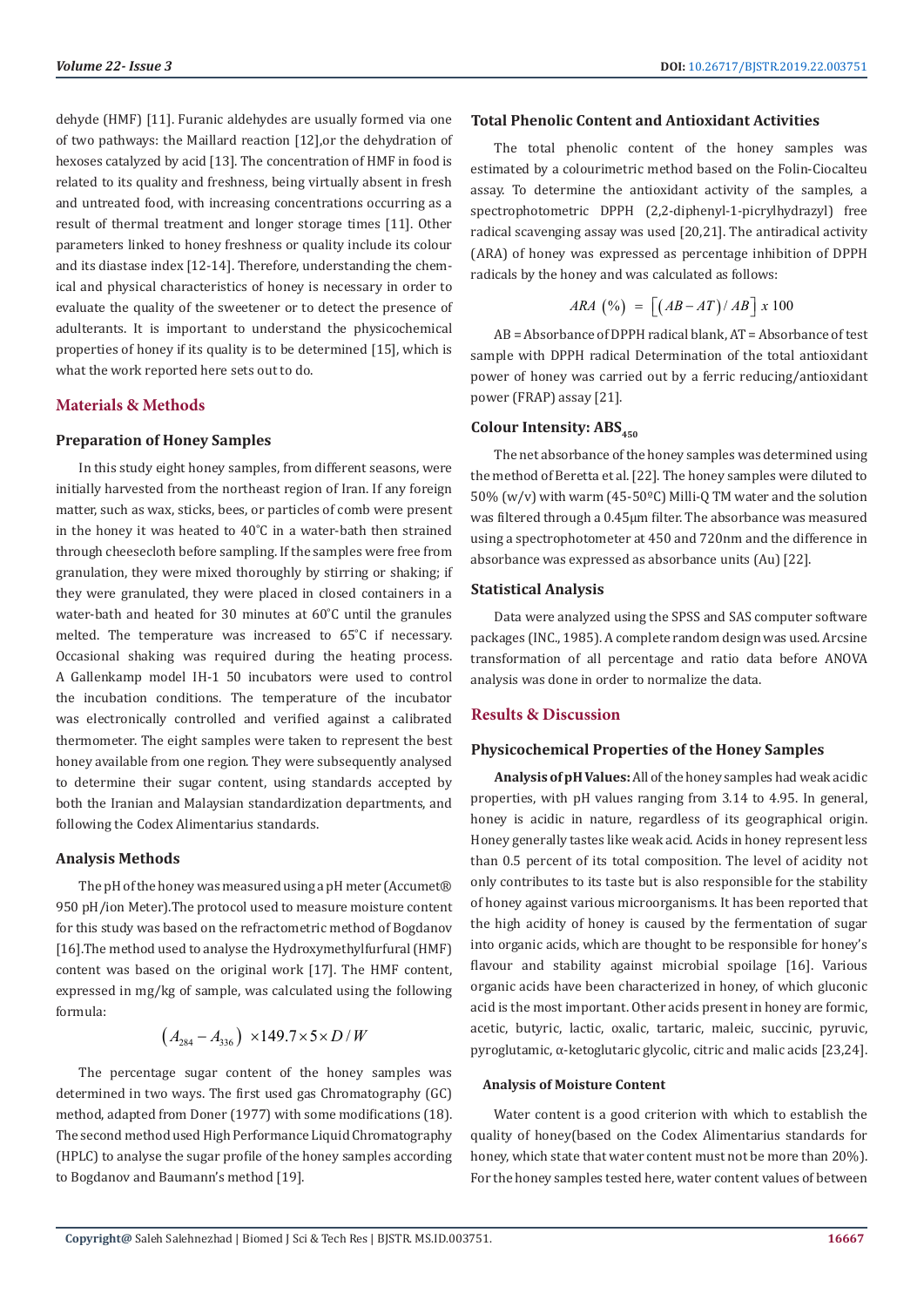17.1g/100g (saffron honey) and 19.8 g /100 g (citrus honey) were obtained. In addition to honey number 4, the other five honey samples with a high moisture content were honey numbers 5, 2, 3, 6 and 8, with moisture contents of 18.1%, 18.3%, 18.7%, 19.2%, 19.5% and 19.6%, respectively. The moisture content of honey depends on various factors, such as the harvesting season, the degree of honey maturity in the hive, and climatic factors [25]. Low moisture content has been reported to be advantageous, as it can promote a longer shelf life during storage [23].

# **Analysis of Hydroxymethylfurfural (Hmf) Content**

The HMF content was shown to be highest in berberis honey, with a value of 0.78± 0.37 mg/kg, andlowest in citrus honey, which contained 0.011± 3.6 mg/kg HMF (Table 1). HMF is an important indicator of honey purity, as HMF content is widely recognized as a parameter that indicates the freshness of honey [24]. High concentrations of HMF in honey are an indicator of overheating and storage in poor conditions. According to the Codex Alimentarius Commission honey standards [16], the HMF concentration in honey should not exceed 60g/100g. Aside from storage conditions, such as temperature, the age of honey and floral sources can also influence HMF levels [24-26]. It has been reported that HMF concentrations in honey stored for longer periods (12 – 24 months) increased to levels that exceed those considered suitable and safe for human consumption [27]. The low levels of HMF in the selected Iranian honeys indicate their freshness and lack of exposure to extreme heat.

**Table 1:** HMF content of eight selected Iranian honeys as analysed by a spectrophotometric method.

| <b>Honey Type</b> | <b>Saffron</b>  | <b>Berberis</b> | <b>Vulgare</b>  | <b>Citrus</b>   | <b>Thyme</b>    | <b>Tamarix</b>  | <b>Polyfloral</b> | Sunflower       |
|-------------------|-----------------|-----------------|-----------------|-----------------|-----------------|-----------------|-------------------|-----------------|
| HMF (mglkg)       | $0.18 \pm 0.02$ | $0.78 \pm 0.03$ | $0.34 \pm 0.09$ | $0.01 \pm 0.03$ | $0.45 \pm 0.01$ | $0.29 \pm 0.03$ | $0.70 \pm 0.02$   | $0.69 \pm 0.01$ |

# **Characterization of Sugar Profiles in Honey Samples Using Gas Chromatography (Gc) and High-Performance Liquid Chromatography (HPLC)**

All of the samples contained a very high percentage of sugars (75%), which was to be expected since these compounds are the most abundant nutrients found in honey [14]. No significant statistical differences between the sugar content in each of the honey samples were observed. The fructose, glucose, sucrose and maltose contents of the honey samples were analyzed using both GC and HPLC. The proportions of these sugars, along with the fructose: glucose (F:G) ratio found in each honey sample, are presented in Table 2. Fructose was the main sugar found in all eight of the honey

samples, followed by glucose, maltose and sucrose. There were differences between the results of the sugar content as measured using GC compared with HPLC (Table 2). Generally, honeys with a high fructose content are sweeter compared to those with a high glucose content. A higher fructose content will increase the fructose: glucose ratio of a honey, making it more than one. This is taken to be an indicator of a good quality honey, and it also reduces a honey's tendency to granulate. In this study, it was assumed that sugars could ionize better during GC than during HPLC. Therefore, the differences in sugar content seen between the GC and HPLC methods could be due to differences in the polarity of the sugars. Generally, GC is more reliable for analysis of polar compounds like sugars, whereas HPLC is better for non-polar compounds.

**Table 2:** The proportion of sugars and the fructose:glucose (F:G) ratio in eight selected honey samples,as measured using Gas Chromatography(GC) and High Performance Liquid Chromatography (HPLC).

| Honey            | Fructose (%) |                  | Glucose $(\%)$   |              | Sucrose (%) |                   | Maltose (%)      |             | F:G ratio |             |
|------------------|--------------|------------------|------------------|--------------|-------------|-------------------|------------------|-------------|-----------|-------------|
| <b>Type</b>      | GC           | <b>HPLC</b>      | GC               | <b>HPLC</b>  | GC          | <b>HPLC</b>       | GC               | <b>HPLC</b> | GC        | <b>HPLC</b> |
| Saffron          | $35.47 \pm$  |                  | $31.66 \pm 3.8$  | $29.47 \pm$  | $1.24 \pm$  | $0.02 +$          | $5.28 \pm$       | $4.07\pm$   | 1.08      | 1.28        |
|                  | 2.17         | $37.77 \pm 1.81$ |                  | 1.93         | 0.61        | 0.03              | 0.16             | 0.77        |           |             |
|                  | 38.31±       | 32.38±           | 22.09±2.32       | $29.0\pm$    | $0.55 \pm$  | N.D.              | $7.13\pm$        | $3.0\pm$    | 1.73      | 1.1         |
| Berberis<br>1.72 |              | 3.19             |                  | 3            | 0.41        |                   | 0.29             | 0.17        |           |             |
|                  | $39.21 \pm$  | 34.44±           |                  | 27.80±       | $0.26\pm$   | $0.07\pm$<br>0.05 | $9.29 \pm$       | 7.19±       | 1.38      | 1.24        |
| Vulgare          | 2.48         | 4.57             | 28.34±1.79       | 2.66         | 0.11        |                   | 0.18             | 1.1         |           |             |
| Citrus           | $45.52+$     | 32.76±           | $25.81 \pm 1.43$ | 31.38±       | $0.50+$     | $0.50+$           | 5.19±            | $4.61\pm$   |           | 1.04        |
|                  | 2.53         | 2.61             |                  | 2.4          | 0.51        | 0.11              | 0.49             | 0.05        | 1.76      |             |
| Thyme            | $34.25 \pm$  | $33.46 \pm$      | $28.22 \pm$      | 29.49±       | $0.23\pm$   | $0.13+$           | $11.65\pm$       | $4.20\pm$   | 1.21      | 1.13        |
|                  | 1.52         | 3.17             | 2.37             | 2.85         | 0.79        | 0.13              | 0.72             | 0.61        |           |             |
| Tamarix          | $37.73 \pm$  | 38.37±           | $19.11 \pm$      | $31.0\pm$    | $0.62 +$    | N.D.              | $15.21 \pm$      | $4.42 \pm$  | 1.97      | 1.21        |
|                  | 3.71         | 8.56             | 3.9              | 6            | 0.15        |                   | 0.66             | 1.04        |           |             |
| Polyfloral       | $42.28 \pm$  | $32.76 \pm$      | $27.68 \pm$      | $26.0\pm$    | $0.20 \pm$  | N.D.              | $6.59+$          | $4.93\pm$   | 1.52      | 1.25        |
|                  | 3.12         | 1.56             | 5.29             | $\mathbf{1}$ | 0.2         |                   | 1.03             | 0.64        |           |             |
| Sunflower        | $39.44 \pm$  | $32.83+$         | 28.88±           | $30.0\pm$    | $1.75 \pm$  | N.D.              | 6.9 <sub>±</sub> | $4.86\pm$   | 1.36      | 1.06        |
|                  | 1.56         | 2.13             | 2.03             | $\mathbf{1}$ | 0.29        |                   | 0.81             | 0.21        |           |             |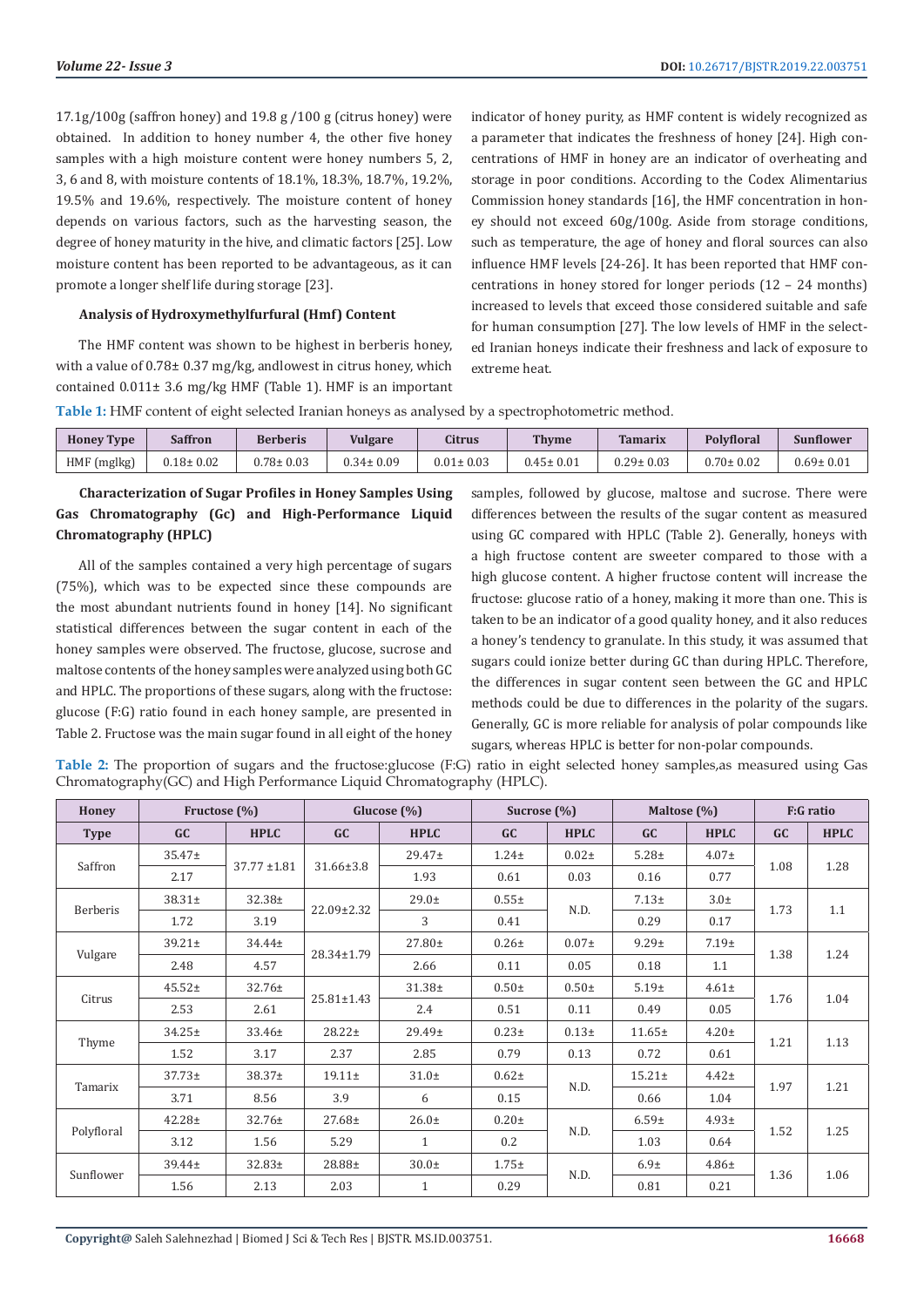#### **Honey Color**

The color of honey is one of the characteristics that serve to indicate the plant source. In this study, the color of the honey samples ranged from light yellow (citrus honey = 0.430 Au), yellow (sunflower honey = 0.456 Au), through orange (thyme honey = 0.479Au), light red (polyfloral honey = 0.570Au), red (vulgare honey = 0.681Au), red-brown (berberis honey = 0.695Au), light brown (tamarix honey = 0.836Au) and dark brown (saffron honey = 0.972Au). Other researchers have found that dark-coloured honeys have a higher total phenolic content and consequently a higher antioxidant capacity [22-28].

# **Analyses for Total Phenolic Content and Antioxidant Activities**

**Determination of Total Phenolic Content:** Of the Iranian honey samples tested, the total phenolic content of saffron honey was found to be the highest, with a value of 2.09  $\pm$ 0.25  $\mu$ g/mg, which differs significantly in comparison with the other types of Iranian honeys tested (P <0.001) (Table 3). Sunflower honey showed the lowest total phenolic content (0.29±0.48 µg/mg). A linear relationship existed between extract concentrations and their total phenolic content (Figure 1).

**Table 3:** Determination of the total phenolic content of honey samples.

|                      | <b>Total phenolic content</b> |  |  |
|----------------------|-------------------------------|--|--|
| <b>Type of Honey</b> | $(\mu g/mg)$                  |  |  |
| Saffron              | $209.9 \pm 1.25$              |  |  |
| Berberis             | $195.7 \pm 1.82$              |  |  |
| Vulgare              | $130.5 \pm 1.74$              |  |  |
| Citrus               | $122.6 \pm 0.57$              |  |  |
| Thyme                | $115.7 \pm 1.39$              |  |  |
| Tamarix              | $109.2 \pm 0.05$              |  |  |
| Polyfloral           | $71.4 \pm 1.56$               |  |  |
| Sunflower            | $29.9 \pm 0.48$               |  |  |



**Figure 1:** Total phenolic content of the ethyl acetate extracts of honey. Determination was carried out using the Folin-Ciocalteu reagent procedure and calculated from a standard gallic acid graph.

**Determination of the Dpph Radical-Scavenging Activity of Honey (Dpph**  $_{\text{Ascay}}$ **):** In this study, different honeys showed different antioxidant activities, depending on their botanical sources, which is in agreement with earlier studies [29]. The highest DPPH radical scavenging activity was seen in saffron honey, with a percentage inhibition of 82.4  $\pm$  7.4%, whereas the lowest was in the polyfloral honey (36.29 ± 1.9%) (Table 4). However, following the liquid-liquid extraction, there was a significant loss of DPPH radical scavenging activities. In this instance, the thyme honey extract showed the highest DPPH radical scavenging activity  $(35.21 \pm 0.04\%)$ , while the lowest was seen in the berberis honey extract  $(13.44 \pm 0.04\%)$ (Table 4). This implies that antioxidants responsible for the DPPH radical scavenging activities of honey are not only present in the ethyl acetate extract. Each crude honey sample and honey

extract had specific DPPH radical scavenging capacities. The dose– response curves of the DPPH radical scavenging activities of the honey extracts are shown in Figure 2. Reducing substances, such as some sugars and amino acids, may interfere with the antioxidant activity of honey [30]. In fact, honey samples contain some of these compounds, as well as other antioxidants that can lead to an increase in absorbance values and to positive errors in the determination of phenolics by the Folin-Ciocalteu method. From the analysis of (Table 4) we can also conclude that darkhoney contains the highest concentrations of other antioxidants, such as flavonoids (587.42mg/kg), ascorbic acid (145.80mg/kg) and beta-carotene (9.49mg/kg), which can also contribute to the better antioxidant properties observed in these samples.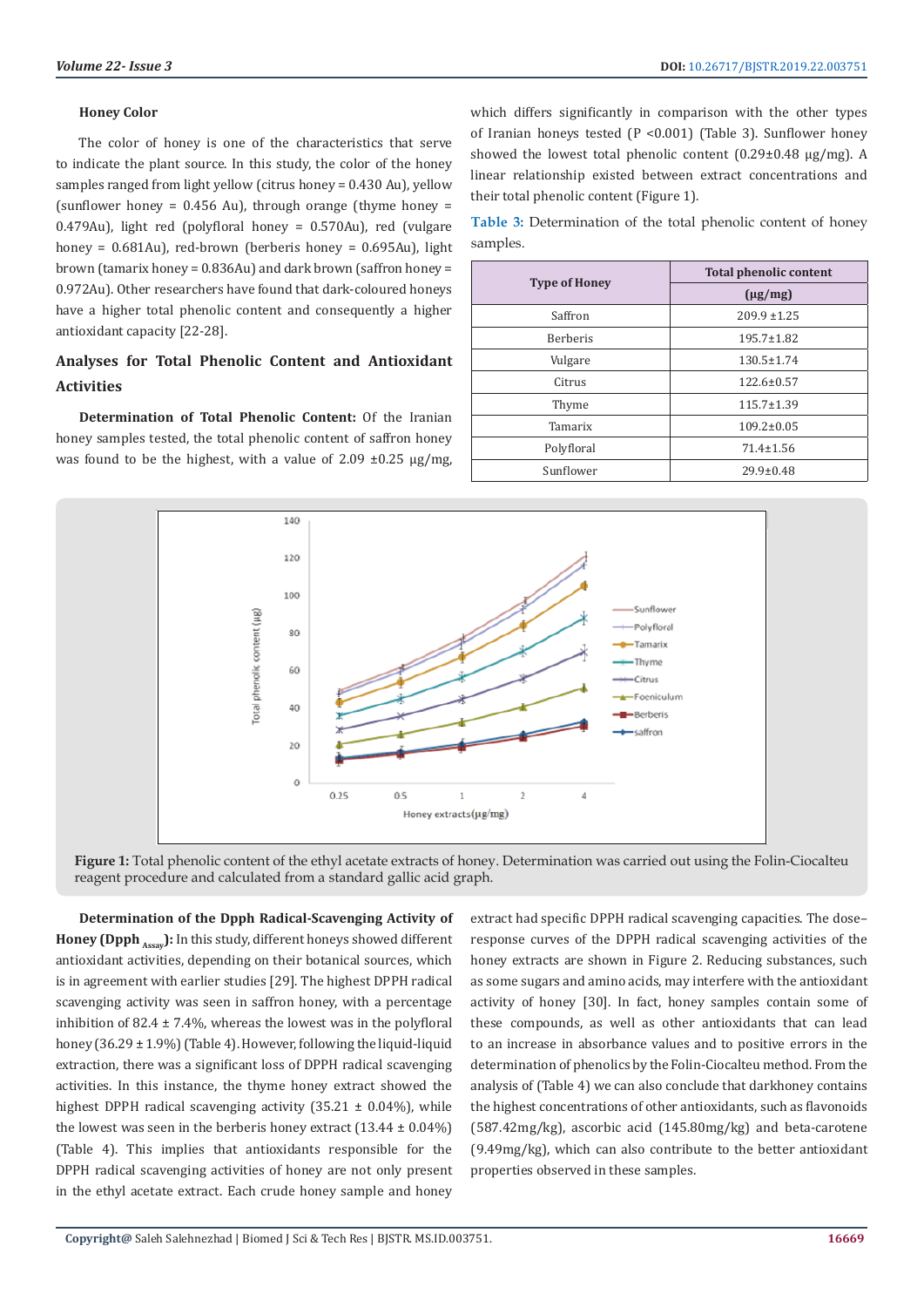

**Figure 2:** Dose-response curves for the DPPH radical scavenging activity of the ethyl acetate extracts of the honey samples.

**Table 4:** The DPPH radical scavenging activities of crude honey and ethyl acetate extracts of honey samples.

|                      | <b>DPPH</b> radical scavenging activity |                                |  |  |  |  |
|----------------------|-----------------------------------------|--------------------------------|--|--|--|--|
| <b>Type of Honey</b> | (% inhibition)                          |                                |  |  |  |  |
|                      | <b>Crude honey</b>                      | Ethyl acetate extract of honey |  |  |  |  |
| Saffron              | $82.4 \pm 7.4$                          | $17.93 \pm 0.04$               |  |  |  |  |
| <b>Berberis</b>      | $80.23 \pm 3.82$                        | $13.44 + 0.04$                 |  |  |  |  |
| Vulgare              | $51.38 \pm 1.65$                        | $15.32 \pm 0.03$               |  |  |  |  |
| Citrus               | $66 \pm 4.61$                           | $25.13 \pm 0.13$               |  |  |  |  |
| Thyme                | $76.72 \pm 3.08$                        | $35.21 \pm 0.04$               |  |  |  |  |
| Tamarix              | $43.91 \pm 2.47$                        | $24.39 \pm 0.07$               |  |  |  |  |
| Polyfloral           | $36.29 \pm 3.19$                        | $18.12 \pm 0.01$               |  |  |  |  |
| Sunflower            | $45.77 \pm 2.16$                        | $32.41 \pm 0.02$               |  |  |  |  |

**Determination of the Total Antioxidant Power of Honey (Frap Assay):** Different honeys showed different antioxidant activities in this study, which were dependent on their botanical sources [22]. The average FRAP values of the crude honey extracts ranged from 309.7  $\pm$  24.1µM in sunflower honey, to 1247.5  $\pm$ 13.5μM in saffron honey. Following extraction with ethyl acetate, there was a significant loss of ferric reducing activities (from 31.67  $\pm$  14.2μM in sunflower honey to 82.22  $\pm$  9.7μM in saffron honey). This again implies that antioxidants responsible for the antioxidant activities of honey are not only present in the ethyl acetate extract.

A highly positive correlation was found between two parameters, which were the antioxidant activities of the honeys, and their phenolic contents, indicating the important role of phenolics in the antioxidant activity of honey. Therefore, a strong positive correlation was seen between DPPH radical scavenging activities and the total phenolic content of the honey samples. A moderately strong positive correlation was observed between FRAP and total phenolic content, providing further support for the contribution that polyphenols make in providing antioxidant activities.

# **Conclusion**

Honey is potentially useful source of dietary antioxidants. All of the selected Iranian honeys that were sampled and tested showed the presence of antioxidant activities.

# **Acknowledgement**

I would like to sincerely thank Professor Kamaruddin Mohd Yusof.

This research does not contain any studies with human or animal subjects.

# **Conflicts of Interest**

The authors declare no conflicting or financial disclosures.

# **References**

- 1. [Anklam E \(1998\) A review of the analytical methods to determine the](https://www.sciencedirect.com/science/article/pii/S0308814698000570) [geographical and botanical origin of honey. Food Chem 63\(4\): 549-562.](https://www.sciencedirect.com/science/article/pii/S0308814698000570)
- 2. [Rahman MM, Allan R, Azirun MS \(2010\) Antibacterial activity of propolis](http://www.academicjournals.org/app/webroot/article/article1380360962_Rahman%20et%20al.pdf) [and honey against Staphylococcus aureus and Escherichia Coli. Afr J](http://www.academicjournals.org/app/webroot/article/article1380360962_Rahman%20et%20al.pdf) [Microbiol Res 4\(16\): 1872-1878.](http://www.academicjournals.org/app/webroot/article/article1380360962_Rahman%20et%20al.pdf)
- 3. [White JW, Doner LW \(1980\) Honey Composition and Properties:](https://beesource.com/resources/usda/honey-composition-and-properties/) [Beekeeping in the United States. Agric Handbook No. 335, p. 82-91.](https://beesource.com/resources/usda/honey-composition-and-properties/)
- 4. [Bogdanov S, Rouff K, Oddo LP \(2004\) Physico-chemical methods for the](https://pdfs.semanticscholar.org/0dfb/96d6f37e715922fdcb11c8705427356b6e24.pdf) [characterization of unifloral honey: a review. Apidologie 35 \(4\): 275-](https://pdfs.semanticscholar.org/0dfb/96d6f37e715922fdcb11c8705427356b6e24.pdf) [282.](https://pdfs.semanticscholar.org/0dfb/96d6f37e715922fdcb11c8705427356b6e24.pdf)
- 5. [Zafar A, Safdar M, Siddiqui N, Mumtaz A, Hameed T, et al. \(2008\)](https://www.semanticscholar.org/paper/Chemical-analysis-and-sensory-evaluation-of-branded-Zafar-Safdar/5a8954c08d58630c665cf2d3cf08d27027497d8b) [Chemical analysis and sensory evaluation of branded honey collected](https://www.semanticscholar.org/paper/Chemical-analysis-and-sensory-evaluation-of-branded-Zafar-Safdar/5a8954c08d58630c665cf2d3cf08d27027497d8b) [from Islamabad and Rawalpindi market. J Agric Res 2: 86-91.](https://www.semanticscholar.org/paper/Chemical-analysis-and-sensory-evaluation-of-branded-Zafar-Safdar/5a8954c08d58630c665cf2d3cf08d27027497d8b)
- 6. [Manikis I, Thrasivoulou A \(2001\) Relation of physicochemical](http://www.fiitea.org/foundation/files/2001/I.%20MANIKIS,%20A.%20THRASYVOULOU.pdf) [characteristics of honey and the crystallization sensitive parameters.](http://www.fiitea.org/foundation/files/2001/I.%20MANIKIS,%20A.%20THRASYVOULOU.pdf) [Apiacta 36: 106-112.](http://www.fiitea.org/foundation/files/2001/I.%20MANIKIS,%20A.%20THRASYVOULOU.pdf)
- 7. [Kaškonienėa V, Venskutonis PR, Ceksteryt V \(2010\) Carbohydrate](https://www.sciencedirect.com/science/article/pii/S0023643810000125) [composition and electrical conductivity of different origin honeys from](https://www.sciencedirect.com/science/article/pii/S0023643810000125) [Lithuania. LWT-Food Sci Technol 43: 801-807.](https://www.sciencedirect.com/science/article/pii/S0023643810000125)
- 8. [Buba F, Gidado A, Shugaba A \(2013\) Analysis of biochemical composition](https://www.longdom.org/open-access/analysis-of-biochemical-composition-of-honey-samples-from-northeast-nigeria-2161-1009.1000139.pdf) [of honey samples from North-East Nigeria. Biochem Anal Biochem 2\(3\):](https://www.longdom.org/open-access/analysis-of-biochemical-composition-of-honey-samples-from-northeast-nigeria-2161-1009.1000139.pdf) [139.](https://www.longdom.org/open-access/analysis-of-biochemical-composition-of-honey-samples-from-northeast-nigeria-2161-1009.1000139.pdf)